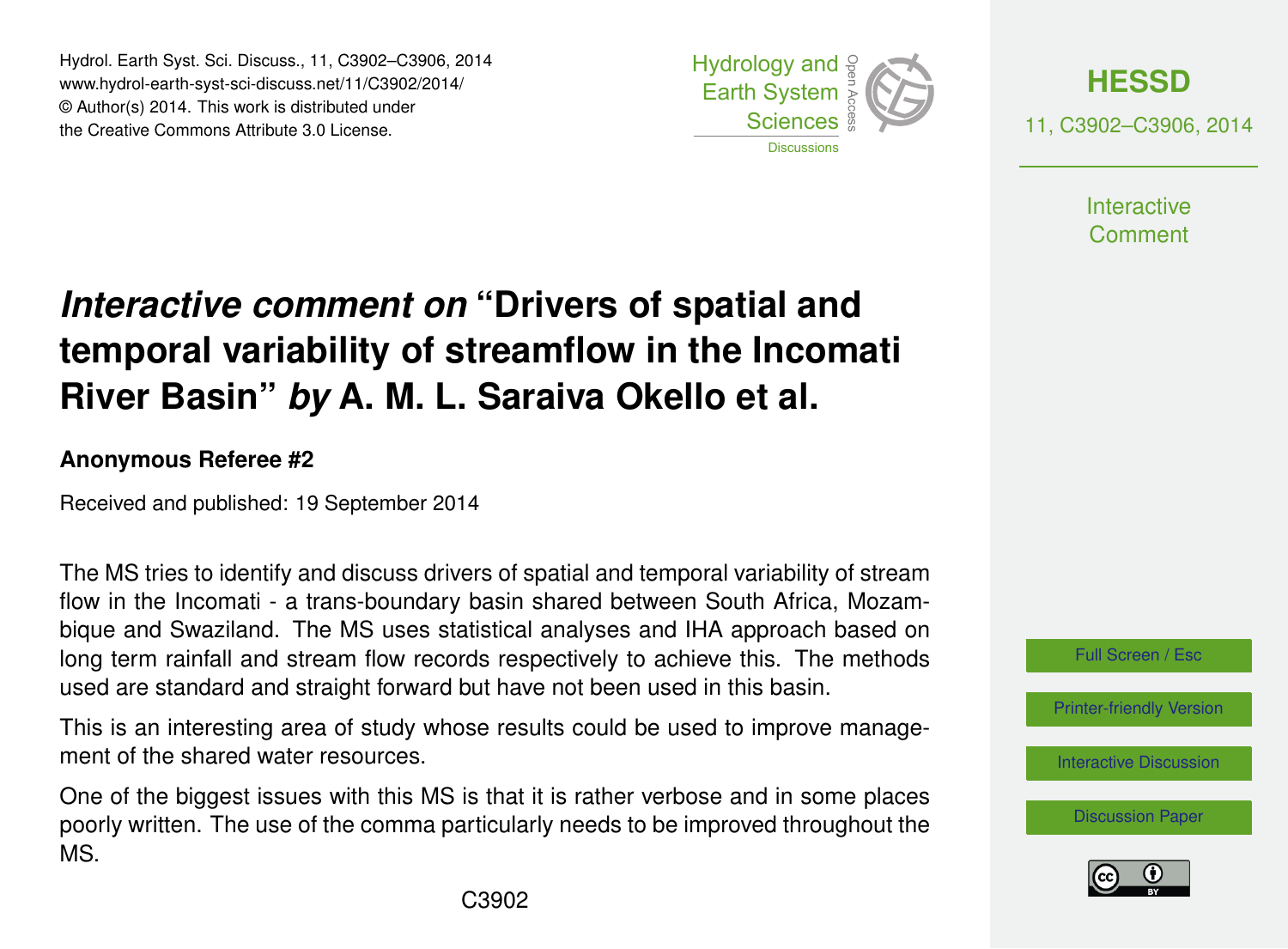The authors seem confused about what exactly their paper is about. The link between the title of the MS and the goal of the paper (Page 8882, Line 19) needs to be made stronger. Either a rewording of the title or a rephrasing of the goal is necessary so that the two are closely aligned.

1. Introduction: Page 8881 Line 14 – what are these data that are scarce. There is need to qualify this. Page 8882 Line  $5 -$  delete 'dramatic' Page 8882 Line 20 – delete 'dynamics' Page 8882 Line 27-28 – this is not specific and therefore does not do anything to improve the MS at this introduction stage. The last part of the sentence from '... as well as . . .. . .conducted in the area.' could be deleted without affecting the MS.

2. Methodology Page 8883 Line 14 – Since the MS is quite detailed about where the mouth of the river is, one would be expected to be specific about where the river's source is rather than just saying 'in the west of the basin.' Surely it is not difficult to get this information. Page 8883 Line 21 – high escarpment not high-lying escarpment Page 8884 Line 7 – rewrite the statement to read; 'the geology is complex, characterised by. . .. . ..' Page 8885 Line 5 – rewrite to read; 'Annual, monthly and daily data for southern . . . . . . ' Page 8885 Line 10-14 – Sentence is difficult to read. Rephrase Page 8885 Line 14 – It is meaningless to say 'good observed data'. What is 'good'? How is it measured? Good for what or for whom? Page 8885 Line 15-16 – Poor expression. Rephrase Page 8885 Line 19 – there is need to briefly explain why two intersecting periods were chosen. This is for readers who may not be familiar with the method. Page 8885 Line 21 - change to 'The test determines the timing of a change in a time series. . ...' Page 8885 Line 21-25 – this is does not read well and is therefore difficult to follow. Rephrase.

Section 2.2.1 – there is generally no adequate description of the techniques and no attempt is made to justify the choice of these methods.

Page 8886 Line 8 – How is the 'quality' of the data defined? There is nowhere else in

### **[HESSD](http://www.hydrol-earth-syst-sci-discuss.net)**

11, C3902–C3906, 2014

**Interactive Comment** 

Full Screen / Esc

[Printer-friendly Version](http://www.hydrol-earth-syst-sci-discuss.net/11/C3902/2014/hessd-11-C3902-2014-print.pdf)

[Interactive Discussion](http://www.hydrol-earth-syst-sci-discuss.net/11/8879/2014/hessd-11-8879-2014-discussion.html)

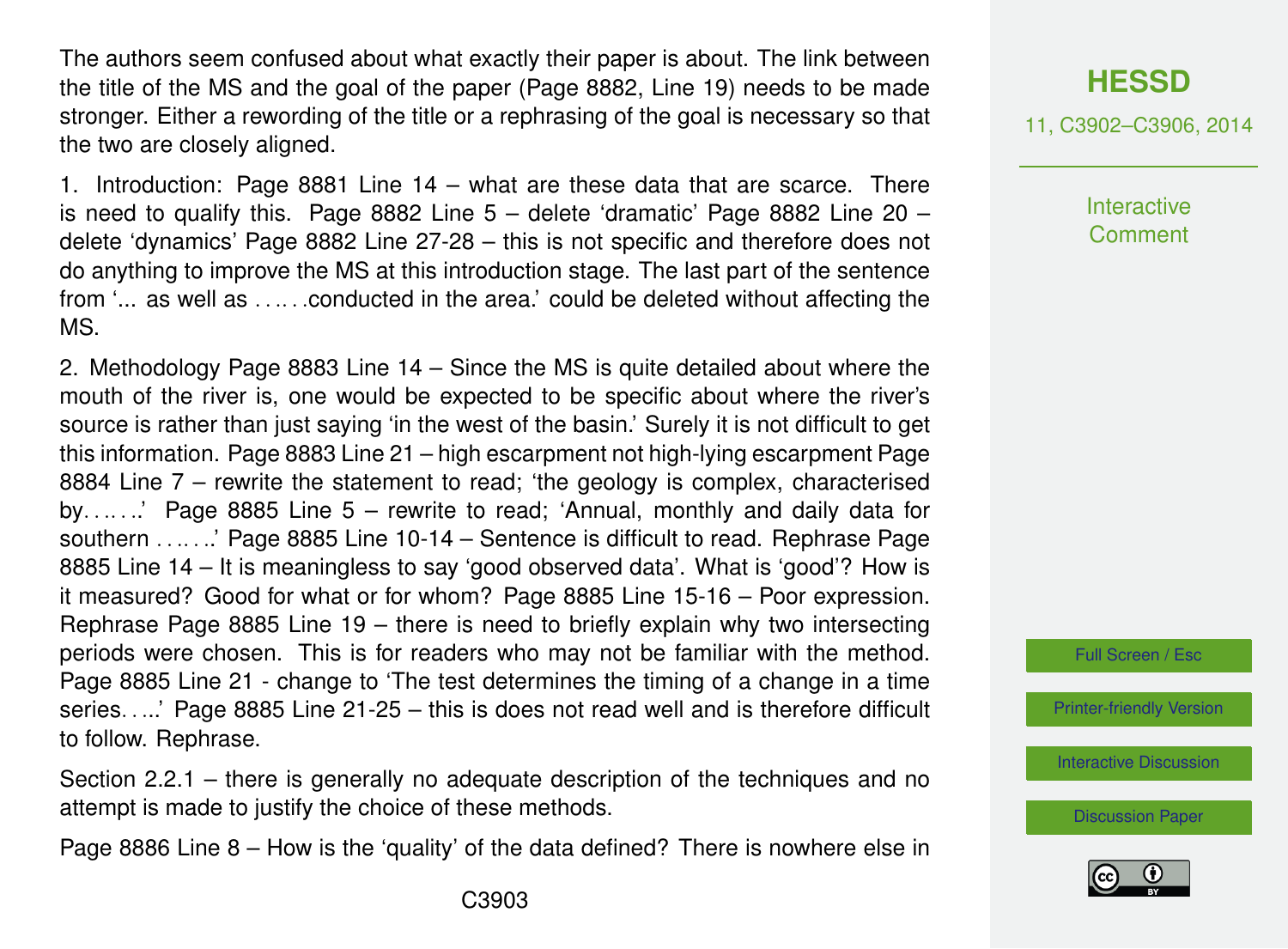the MS that this data 'quality' issue is discussed, so it would need to be qualified here. See my comment on 'good' data. Page 8886 Line 11 – change to '. . ..very few stations could be considered not impacted by human interventions.' Why is it necessary to use data from stations that are 'least' impacted by humans? There is no justification or explanation for this. Page 8886 Line 13 – delete 'and summarized'

Section 2.2.2 – are there no stations in Swaziland? This needs to be explained.

Section 2.2.3 – the whole section is poorly written and needs to be rewritten. The MS does not adequately and clearly explain the IHA method. Some mistakes are pointed below: Page 8887 Line 1-3 – I can hardly follow what the authors are trying to say. Page 8887 Line 7 – what does 'water conditions' mean? Page 8887 line 10 – which flow metrics are these? Page 8887 Line 11 – does the software only analyse 'linear' trends? Why not just say 'trends'? Whether or not these are linear is immaterial, I presume. Page 8887 Line 12-13 – this trend is evaluated with the P value. . .. . .. What is the p value? What does it represent? What is the range of values for P? Why choose P<=0.05? The explanation and/or justification for method are missing. Page 8887 Line 20-24 – this should be made more concise.

3. Results Page 8888 Line  $6-7 - 1$ . due to the elevation gradient. Firstly, change to '. . .. . . as a result of elevation' if you want to use this. Secondly, is this the reason for variability? How was this determined? Sounds like guessing to me. Page 8888 Line 23 – delete 'of an increase or decrease', it is not necessary. Page 8889 Line 18 – '. . ..buffered due to flow regulation. . ..' The use of the phrase 'due to' is wrong. What the authors want to say that it is a consequence of; then they could use 'as a result of' instead. The flow regulation issue is very important and needs to be discussed more. Page 8890 Line 1-4 – This explanation does not sound correct to explain the observed trend. Page 8890 Line 8-10 – the concept of reversals is really interesting. It needs to be properly explained in the text. Page 8890 Line 14-15 – What does 'crosscompensate' mean? How is this compensation achieved? What is the effect of this? No change at all? If there is any other effect observed, how would one confidently talk

11, C3902–C3906, 2014

**Interactive Comment** 

Full Screen / Esc

[Printer-friendly Version](http://www.hydrol-earth-syst-sci-discuss.net/11/C3902/2014/hessd-11-C3902-2014-print.pdf)

[Interactive Discussion](http://www.hydrol-earth-syst-sci-discuss.net/11/8879/2014/hessd-11-8879-2014-discussion.html)

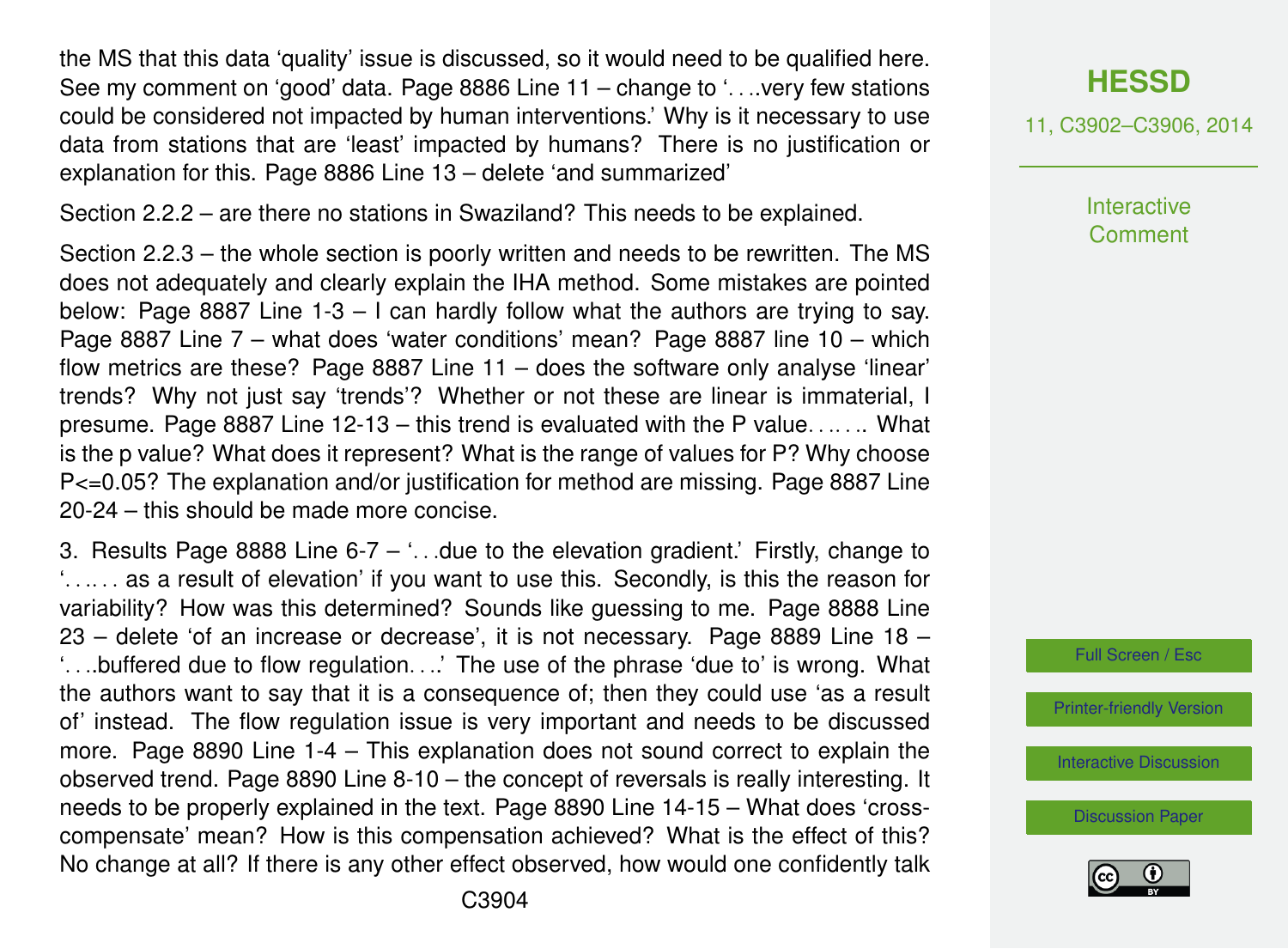about cross-compensation? How would it definitively be determined? Maybe it's the wrong phrase used here? Page 8890 Line27-next page – The statement needs to be rephrased as it is difficult to follow. Page 8891 Line 15-22 – It is inadequate to use only one rainfall station to explain the change in stream flow, as a stream flow gauge represents a summation over a catchment area, at times quite big (in this case 126 km2). So using one rain gauge, no matter how close to the flow station, does not make sense and is not informative enough. Therefore it is not possible to conclude that the flow reduction is a result of land use change. While it is probable that land use change is the driver here, this cannot be explained by that one rain gauge. Page 8892 Line 16 – who is 'they'? Ridell et al? Then write Ridell et al! Page 8892 Line 18 – What is 'homogenisation of the flow regime'?

4. Discussion Page 8894 Line 3-6 – this issue of problems with data on high flows in the time series was never raised earlier. What is the explanation/discussion for the analysis being uncertain? How? What is the impact? This is a discussion section; one would expect some 'discussion' to take place! In what way would the developments affect the analysis? What can be done? How about naturalisation of flows? Page 8894 Line 16-18 – It sounds like this was not a problem. So why is this reported as a limitation? Page 8895 Line 16 – the concept of 'reverse seasonality' would need to be explained/discussed more clearly. Page 8895 Line 21-22 – This does not read well. Rephrase. Page 8895 Line 25-26 – Did the climate change during this period? Page 8896 Line 9-11 – Rephrase. Page 8896 Line 19-21 – A good point raised that needs to be explained clearly. Page 8896 Line 28 – What does 'this' refer to in 'This is even more. . ...'? Page 8897 Line 5-8 – this is a big challenge and expensive. Perhaps the MS should give pointers as to how this can be achieved.

5. Conclusions Page 8897 Line 10-11 – What does this introductory statement mean? It is not clear. Rephrase Page 8897 Line 19-21 – rephrase statement Page 8898 Line 7-8 – It's the Water research Commission

6. Tables Table 1 – What are 'first priority supplies.' These are not available in the text C3905

# **[HESSD](http://www.hydrol-earth-syst-sci-discuss.net)**

11, C3902–C3906, 2014

**Interactive Comment** 

Full Screen / Esc

[Printer-friendly Version](http://www.hydrol-earth-syst-sci-discuss.net/11/C3902/2014/hessd-11-C3902-2014-print.pdf)

[Interactive Discussion](http://www.hydrol-earth-syst-sci-discuss.net/11/8879/2014/hessd-11-8879-2014-discussion.html)